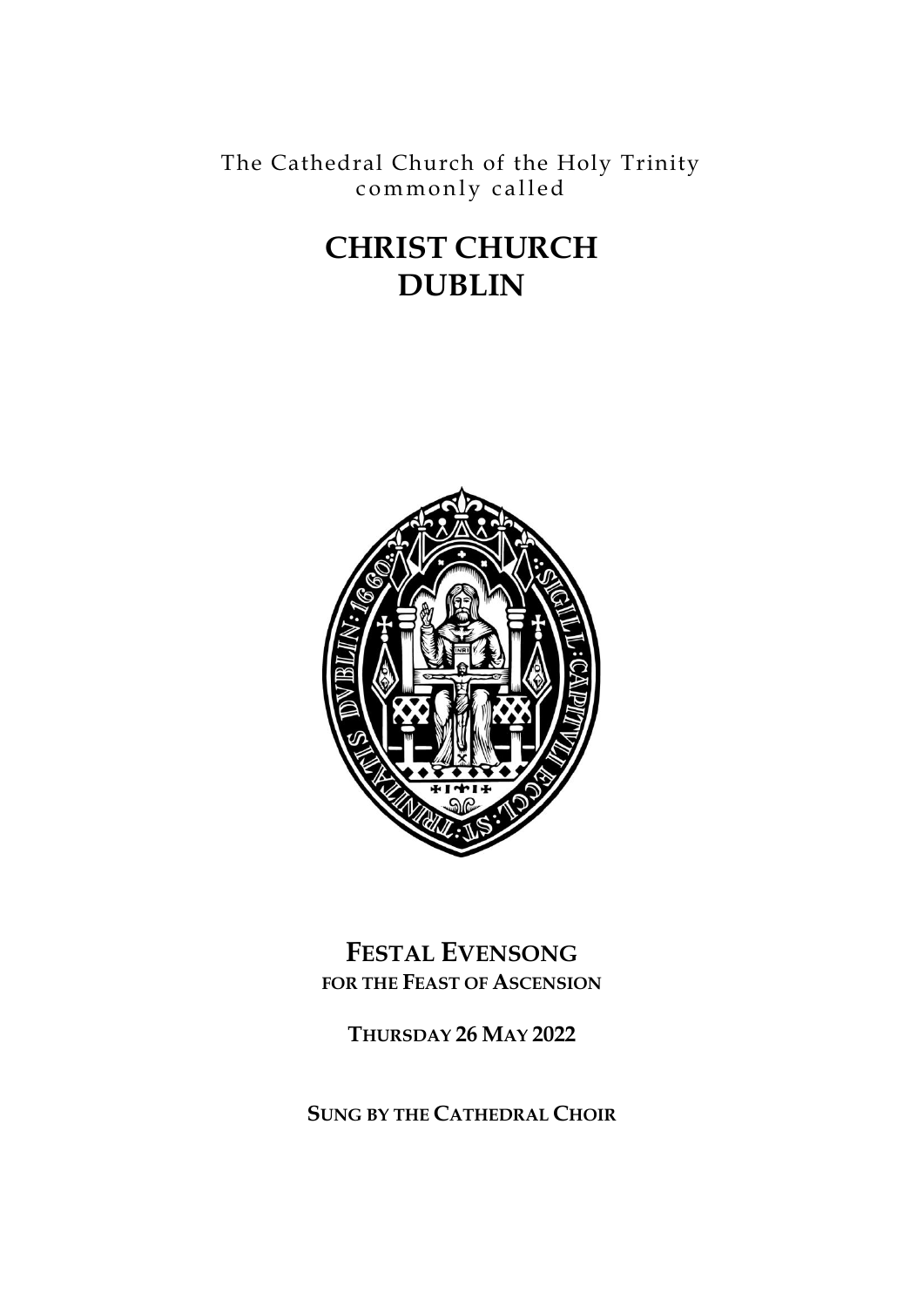Cathedral Choral Evensong is essentially a service of reflection—of leaving ourselves open that God may speak to us through the psalms, readings and canticles, which are the core of the service.

We welcome you to share with us in worship that has been offered here for nearly a thousand years. Cathedrals with a great choral tradition draw upon a rich inheritance of music, much of it sung by the choir alone. In the Anglican tradition this music finds its natural setting in the office of Evensong, a combination of the medieval offices of Vespers and Compline. Here beauty in language and music can speak to us of God in a rich and diverse way. Within this hallowed space you may forget the ceaseless activity of daily life and be still.

The choice of scripture readings is from the ecumenical lectionary now in use in the Church of Ireland, reading though the different books of the Bible, little by little, day by day. Today's readings will be continued tomorrow.

There are no announcements during services. Please join strongly in all spoken parts and in the singing of hymns (where these are appointed). To aid reflection you are invited to *sit* during the singing of the psalm(s) and the canticles.

 Ascension, in Christian belief, the ascent of Jesus Christ into heaven on the 40th day after his Resurrection (Easter being reckoned as the first day). The Feast of the Ascension ranks with Christmas, Easter, and Pentecost in the universality of its observance among Christians. The feast has been celebrated 40 days after Easter in both Eastern and Western Christianity since the 4th century. Prior to that time, the Ascension was commemorated as a part of the celebration of the descent of the Holy Spirit at Pentecost.

 The meaning of the Ascension for Christians is derived from their belief in the glorification and exaltation of Jesus following his death and Resurrection, as well as from the theme of his return to God the Father. Thus, the Gospel According to John uses both the sayings of Jesus and his post-Resurrection appearances to indicate a new relationship between Jesus and his Father and between him and his followers, rather than a simple physical relocation from earth to heaven*.*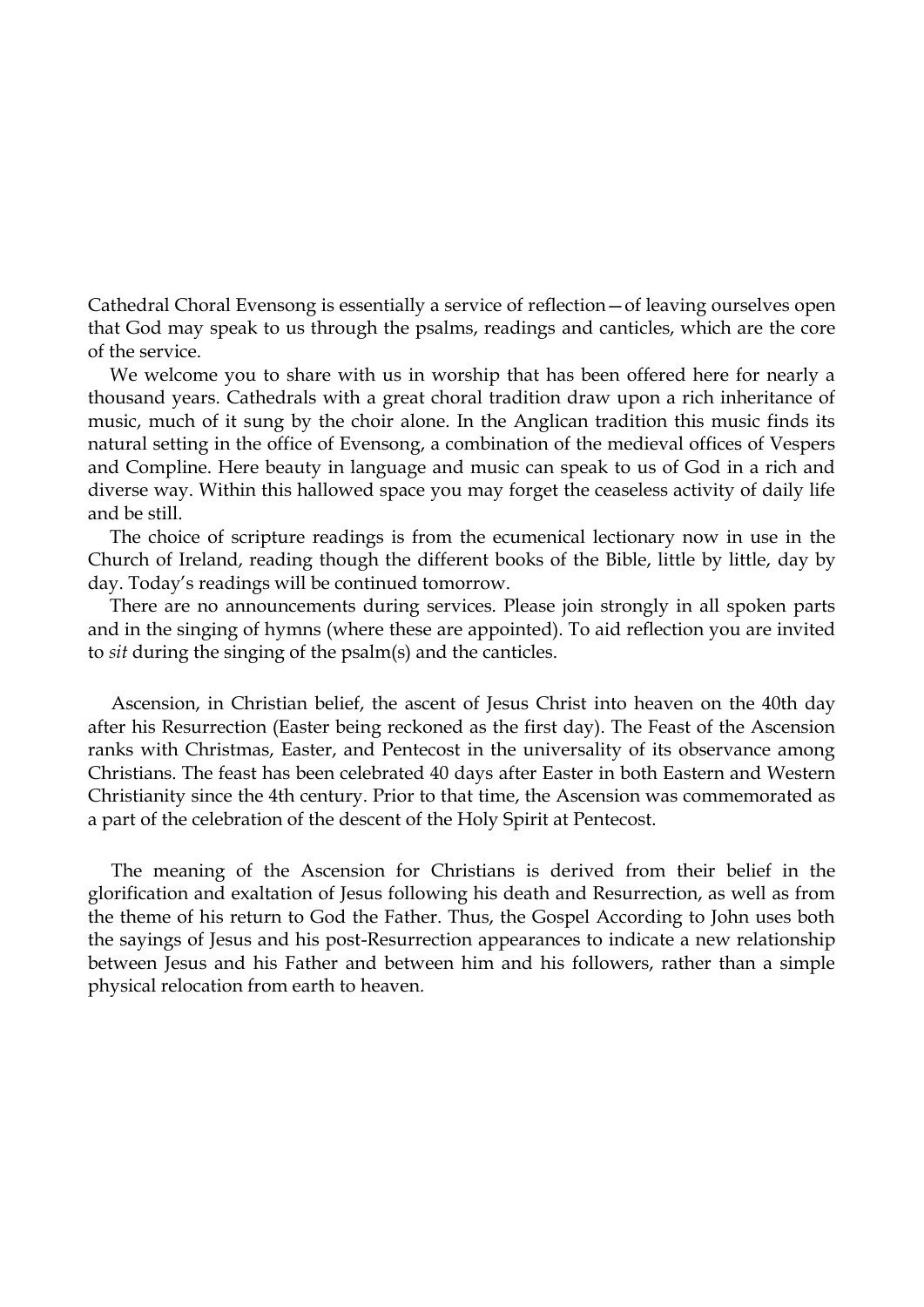#### **PROCESSIONAL HYMN**

*Please stand when the choir and clergy enter and for the singing of the hymn.*



**Eternal Monarch, King most high, Whose blood hath brought redemption nigh, By whom the death of Death was wrought, And conquering grace's battle fought:**

**Ascending to the throne of might, And seated at the Father's right, All power in heaven is Jesu's own, That here his manhood had not known.**

**Yea, angels tremble when they see How changed is our humanity; For flesh hath purged what flesh had stained, And God, the flesh of God, hath reigned.**

**Be thou our joy and strong defence, Who art our future recompense, So shall the light that springs from thee Be ours through all eternity.**

**O risen Christ, ascended Lord, All praise to thee let earth accord, Who art, while endless ages run, With Father and with Spirit One. Amen.**

Tune: Gonfalon Royal **Latin c.** 5th century Percy Buck (1871–1947) trans. J.M. Neale (1818–1866)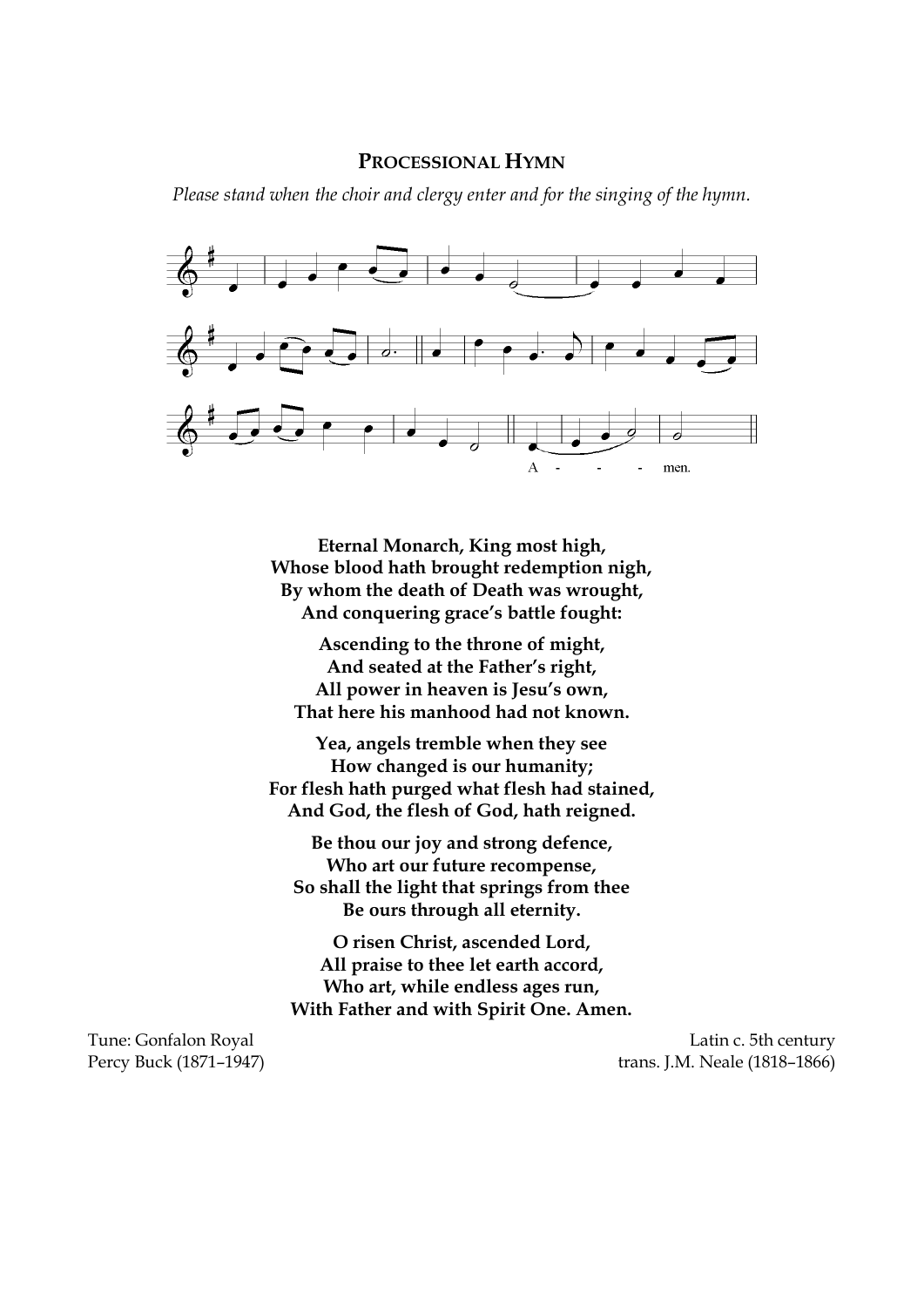# PRECES Bernard Rose (1916-1996)

Cantor O Lord, open thou our lips; Choir and our mouth shall shew forth thy praise, Cantor O God, make speed to save us; Choir O Lord, make haste to help us. Cantor Glory be to the Father, and to the Son: and to the Holy Spirit; Choir as it was in the beginning, is now, and ever shall be: world without end. Amen. Cantor Praise ye the Lord.

Choir The Lord's Name be praised

### *Please sit for* PSALM 47 *sung by the choir*

O clap your hands together, all ye people: O sing unto God with the voice of melody. For the Lord is high, and to be feared: he is the great King upon all the earth. He shall subdue the people under us: and the nations under our feet. He shall choose out an heritage for us: even the worship of Jacob, whom he loved. God is gone up with a merry noise: and the Lord with the sound of the trump. O sing praises, sing praises unto our God: O sing praises, sing praises unto our King. For God is the King of all the earth: sing ye praises with understanding. God reigneth over the heathen: God sitteth upon his holy seat. The princes of the people are joined unto the people of the God of Abraham: for God, which is very high exalted, doth defend the earth, as it were with a shield. *Please stand*

Glory be to the Father, and to the Son: and to the Holy Ghost ; As it was in the beginning, is now, and ever shall be: world without end. Amen. *Please sit*

THE FIRST LESSON—Acts 1:1-11

MAGNIFICAT JACK OADES (b.1994) THE ST. BRIDE'S SERVICE

*The song of the Blessed Virgin Mary* 

My soul doth magnify the Lord: and my spirit hath rejoiced in God my Saviour. For he hath regarded: the lowliness of his hand-maiden. For behold, from henceforth: all generations shall call me blessed. For he that is mighty hath magnified me: and holy is his Name. And his mercy is on them that fear him: throughout all generations. He hath shewed strength with his arm: he hath scattered the proud in the imagination of their hearts. He hath put down the mighty from their seat: and hath exalted the humble and meek. He hath filled the hungry with good things: and the rich he hath sent empty away. He remembering his mercy hath holpen his servant Israel: as he promised to our forefathers, Abraham and his seed, for ever.

*Please stand*

Glory be to the Father, and to the Son: and to the Holy Ghost; As it was in the beginning, is now, and ever shall be: world without end. Amen. *Please sit*

THE SECOND LESSON—Luke 24:44-53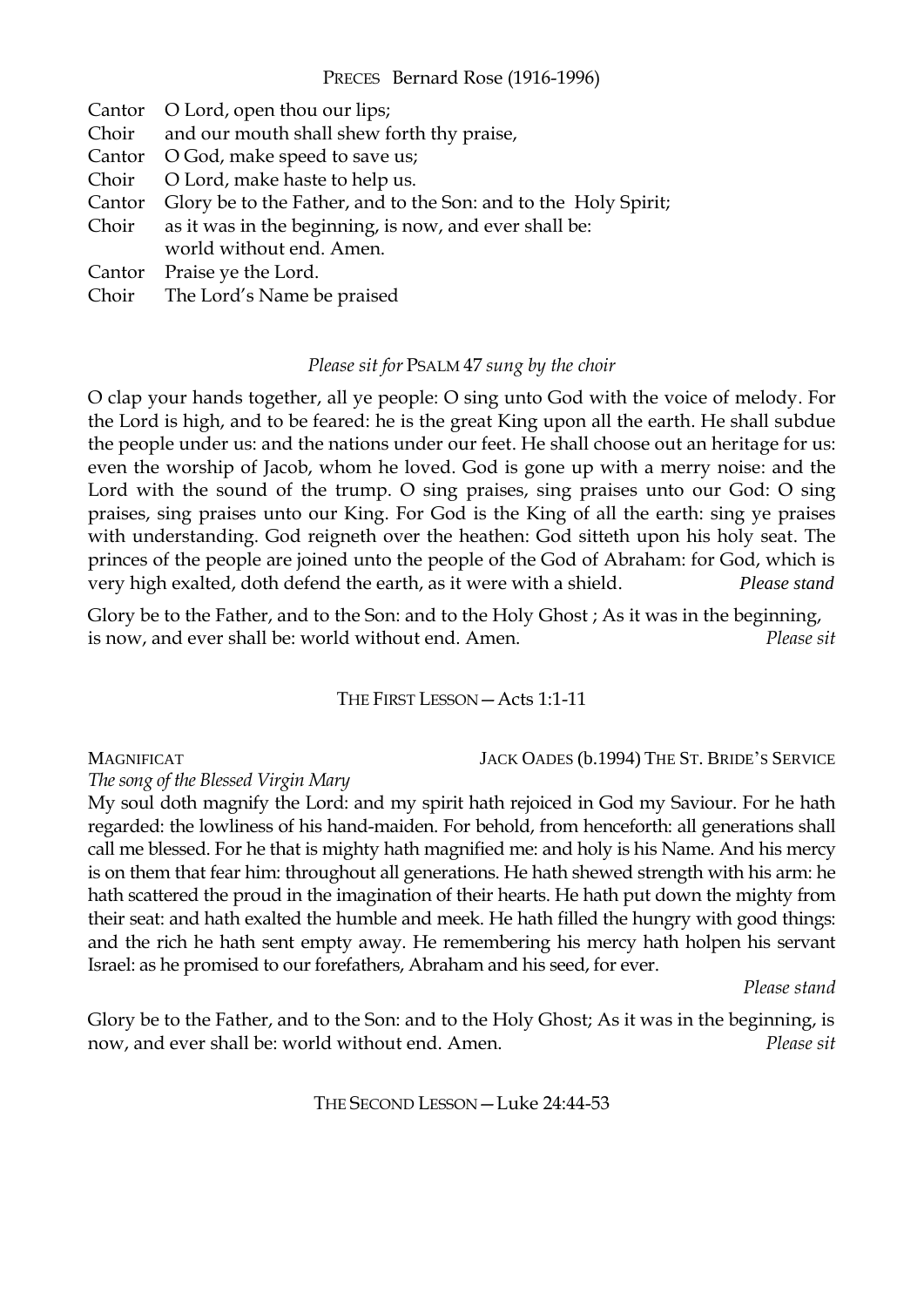*The song of Simeon* 

Lord, now lettest thou thy servant depart in peace: according to thy word. For mine eyes have seen: thy salvation, Which thou hast prepared: before the face of all people; To be a light to lighten the Gentiles: and to be the glory of thy people Israel. *Please stand*

Glory be to the Father, and to the Son: and to the Holy Ghost; As it was in the beginning, is now, and ever shall be: world without end. Amen

# THE APOSTLES' CREED

I believe in God, **the Father Almighty, maker of heaven and earth: And in Jesus Christ his only Son, our Lord; who was conceived by the Holy Spirit, born of the Virgin Mary, suffered under Pontius Pilate, was crucified, dead, and buried, He descended into hell. The third day he rose again from the dead. He ascended into heaven, and sitteth on the right hand of God the Father Almighty. From thence he shall come to judge the quick and the dead. I believe in the Holy Spirit, the holy catholic Church, the Communion of Saints, the forgiveness of sins, the resurrection of the body, and the life everlasting. Amen.**

RESPONSES Bernard Rose (1916-1996)

- Cantor The Lord be with you
- Choir and with thy spirit.
- 
- Choir Lord have mercy upon us.
	- Christ have mercy upon us.
		- Lord have mercy upon us.
			- Our Father,
		- which art in heaven, Hallowed be thy Name. Thy kingdom come, Thy will be done, in earth as it is in heaven. Give us this day our daily bread. And forgive us our trespasses, As we forgive them that trespass against us. And lead us not into temptation, But deliver us from evil. Amen.
- Cantor O Lord, shew thy mercy upon us;
- Choir and grant us thy salvation.
- Cantor O Lord, guide and defend our rulers;
- Choir and mercifully hear us when we call upon thee.
- Cantor Endue thy Ministers with righteousness;
- Choir and make thy chosen people joyful.
- Cantor O Lord, save thy people;
- Choir and bless thine inheritance.
- Cantor Give peace in our time, O Lord;
- Choir because there is none other that fighteth for us, but only thou, O God.
- Cantor O God, make clean our hearts within us;
- Choir and take not thy holy Spirit from us.

Cantor Let us pray *Please kneel or sit*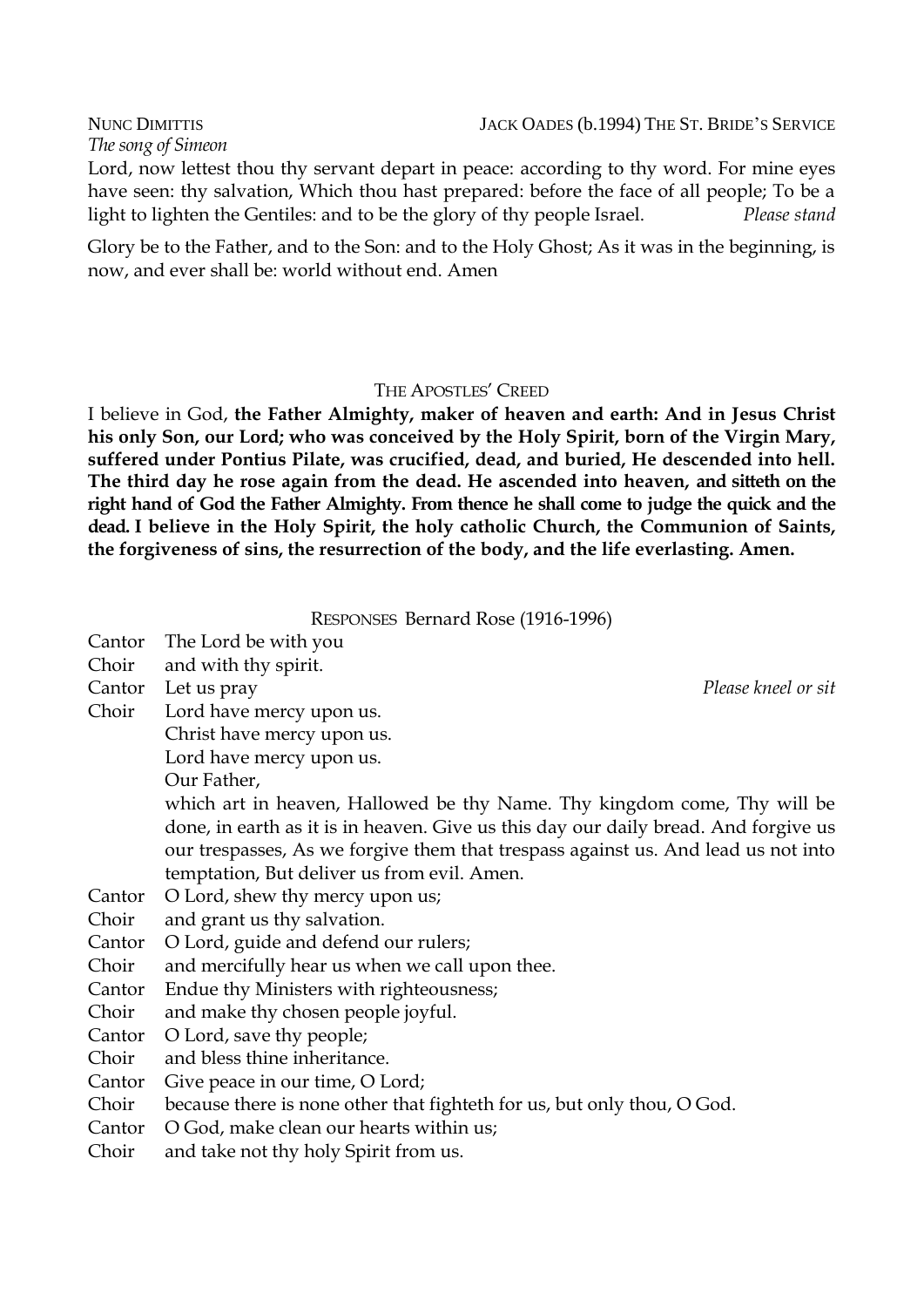# *The Collect, of the Day*

Grant, we beseech thee, Almighty God, that like as we do believe thy only-begotten Son our Lord Jesus Christ to have ascended into the heavens; So we may also in heart and mind thither ascend, and with him continually dwell, who liveth and reigneth with thee and the Holy Spirit, one God, world without end. Amen.

# *The Second Collect, for Peace*

O God, from whom all holy desires, all good counsels, and all just works do proceed; Give unto thy servants that peace which the world cannot give; that both, our hearts may be set to obey thy commandments, and also that, by thee, we being defended from the fear of our enemies, may pass our time in rest and quietness; through the merits of Jesus Christ our Saviour. Amen.

# *The Third Collect, for Aid against all Perils*

Lighten our darkness, we beseech thee, O Lord; and by thy great mercy defend us from all perils and dangers of this night; for the love of thy only Son, our Saviour, Jesus Christ. Amen.

# ANTHEM

God is gone up with a triumphant shout, The Lord with sounding Trumpets' melodies, Sing Praise, Sing Praises out, Unto our King sing praise seraphicwise! Lift up your Heads, ye lasting Doors, they sing, And let the King of Glory enter in.

Methinks I see Heaven's sparkling courtiers fly, In flakes of glory down him to attend, And hear Heart-cramping notes of Melody Surround his Chariot as it did ascend; Mixing their music, making ev'ry string More to enravish as they this tune sing.

Gerald Finzi (1901–1956) Edward Taylor (1646–1729), *Sacramental Meditations*

THE PRAYERS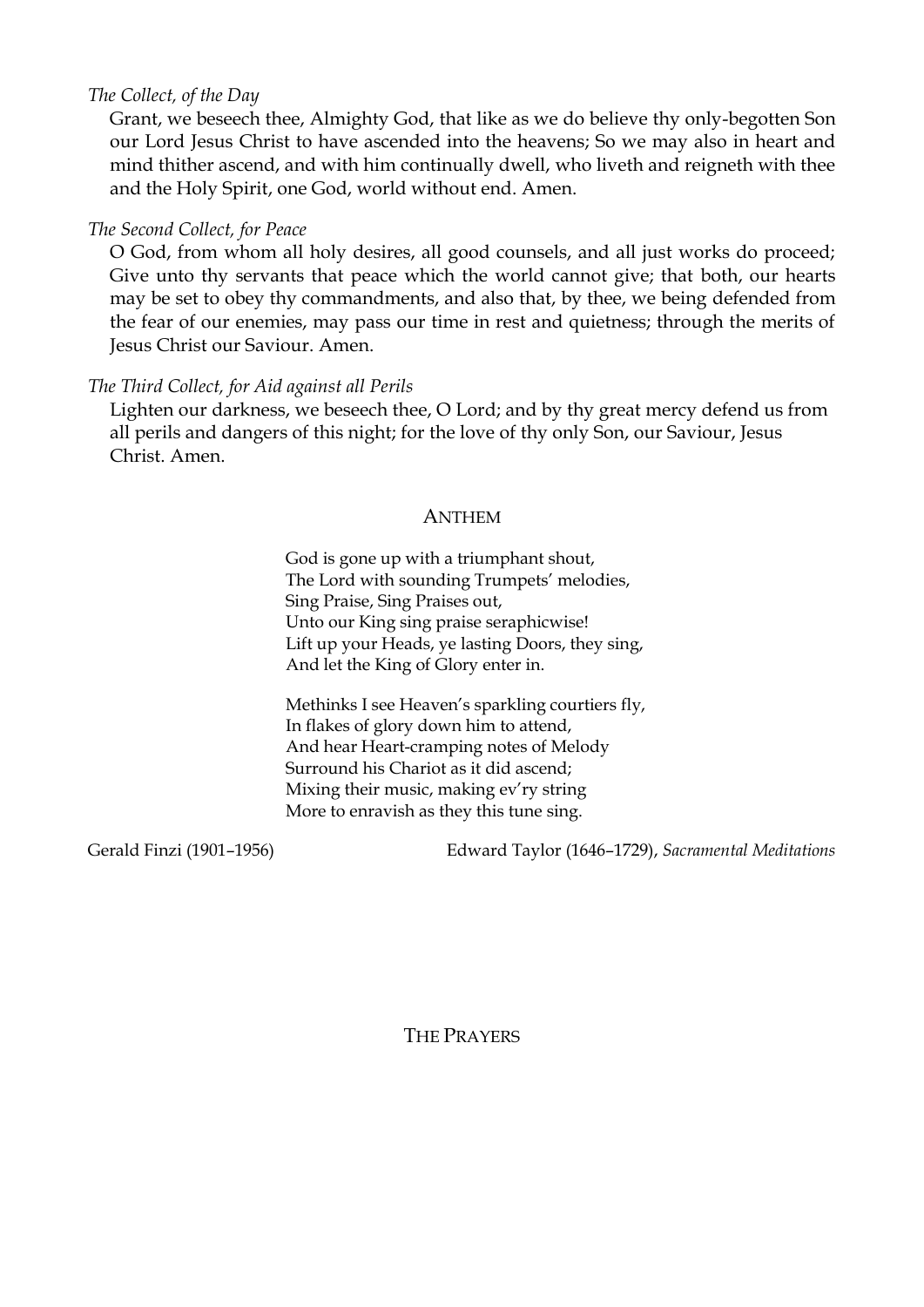## **FINAL HYMN**



**The head that once was crowned with thorns Is crowned with glory now: A royal diadem adorns The mighty victor's brow.**

**The highest place that heaven affords Is his, is his by right, The King of kings and Lord of lords, And heaven's eternal light;**

**The joy of all who dwell above, The joy of all below, To whom he manifests his love, And grants his name to know.**

Tune: St. Magnus Jeremiah Clarke (*c.* 1673-1707) Thomas Kelly (1769–1854)

**To them the cross, with all its shame, With all its grace, is given: Their name an everlasting name, Their joy the joy of heaven.**

**They suffer with their Lord below, They reign with him above, Their profit and their joy to know The mystery of his love.**

**The cross he bore is life and health, Though shame and death to him; His people's hope, his people's wealth, Their everlasting theme.**

THE BLESSING

#### FINAL RESPONSES

Cantor The Lord be with you; Choir and with thy Spirit, Cantor Let us bless the Lord Choir Thanks be to God.

Bernard Rose (1916-1996)

*Please stand for the procession of choir and clergy and sit for the*

ORGAN VOLUNTARY

*which concludes the service*